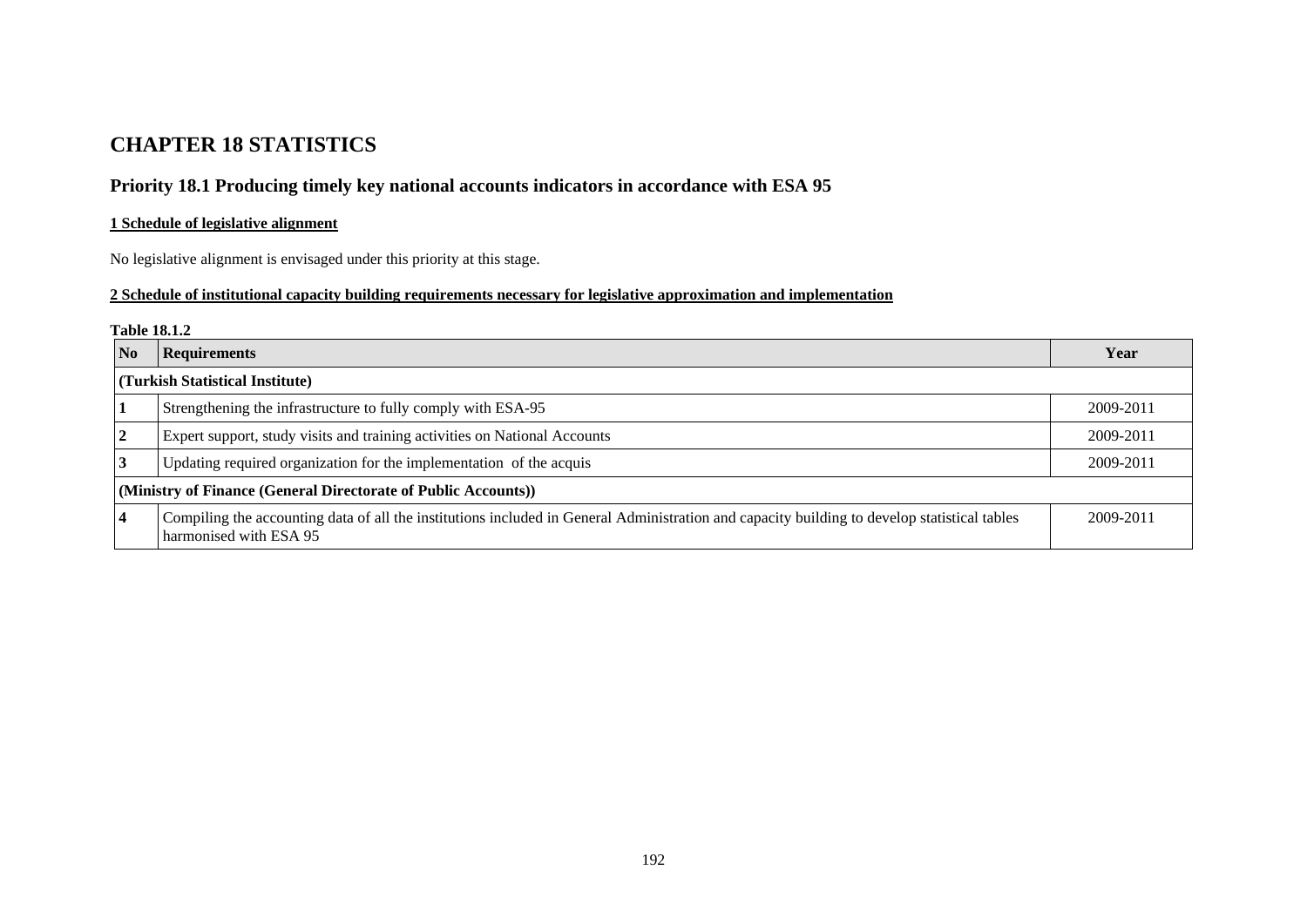| (Euro)<br><b>Table 18.1.3</b>                                    |           |                        |                   |              |              |  |
|------------------------------------------------------------------|-----------|------------------------|-------------------|--------------|--------------|--|
| <b>Requirements (Turkish Statistical Institute)</b>              | Year      | <b>National Budget</b> | <b>EU</b> sources | <b>Other</b> | <b>Total</b> |  |
| <b>I</b> -Investment                                             |           |                        |                   |              |              |  |
| II- Legislative approximation and implementation $^{\mathrm{1}}$ |           |                        |                   |              |              |  |
| - Personnel                                                      |           |                        |                   |              |              |  |
| - Training                                                       | 2009-2010 | 16,000                 | 160,000           |              | 176,000      |  |
| - Consultancy                                                    | 2009-2010 | 15,000                 | 150,000           |              | 165,000      |  |
| - Translation                                                    |           |                        |                   |              |              |  |
| - Other                                                          |           |                        |                   |              |              |  |
| <b>Total</b>                                                     |           | 31,000                 | 310,000           |              | 341,000      |  |

<span id="page-1-0"></span><sup>&</sup>lt;sup>1</sup> Financed by the project titled "Upgrading the statistical system - phase II" (TR 05-03.16) under Pre-Accession Financial Assistance 2005 Programme.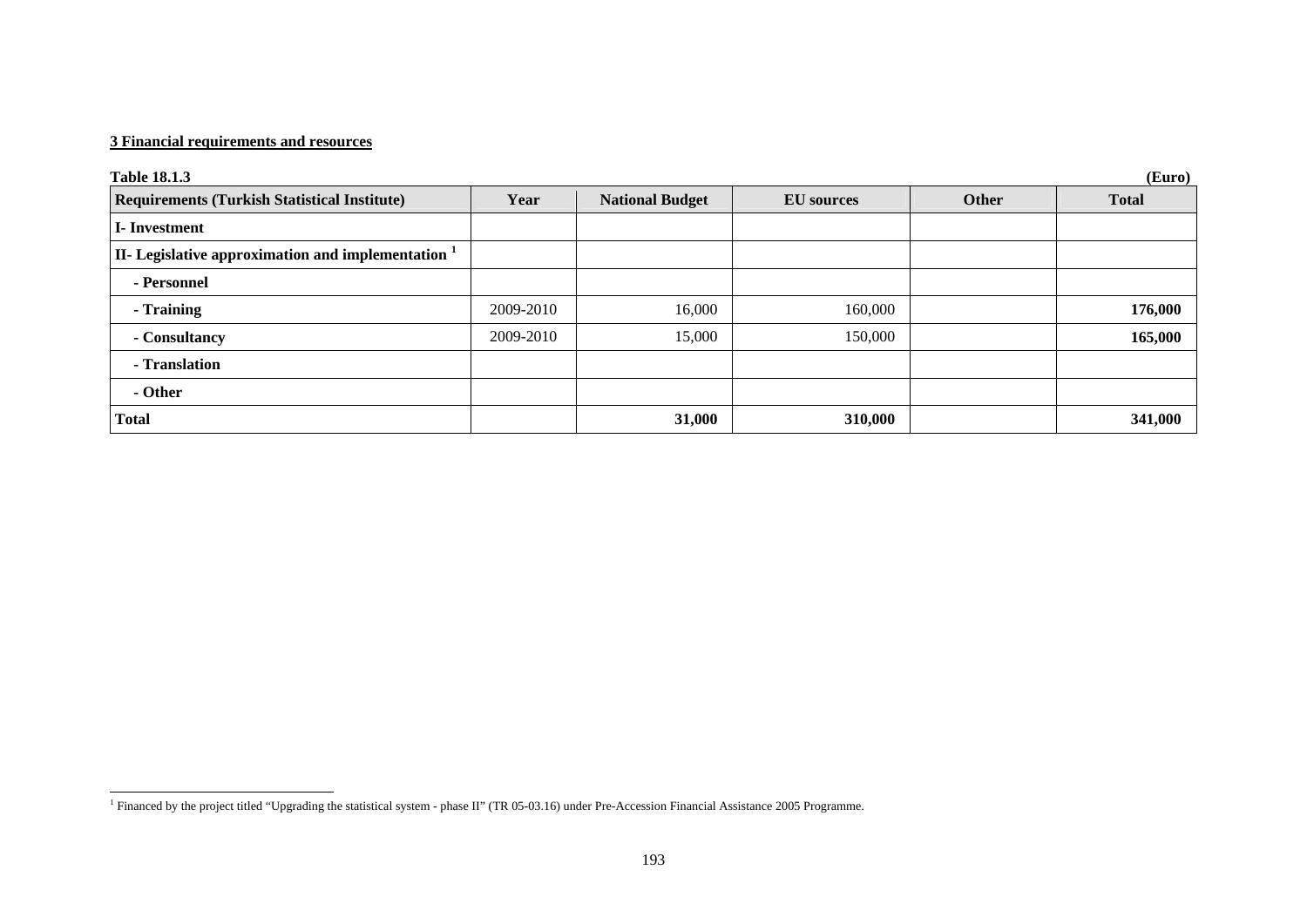## **Priority 18.2 Aligning the methodology and the organisational set-up for collecting information to provide agriculture statistics in line with EU requirements**

### **1 Schedule of legislative alignment**

#### **Table 18.2.1**

| $\overline{\text{No}}$ | <b>EU</b> legislation in force | <b>Draft Turkish legislation</b>                             | <b>Scope</b>                                                                                                                                                      |                                                                                                     | Institution in charge Date of enforcement |
|------------------------|--------------------------------|--------------------------------------------------------------|-------------------------------------------------------------------------------------------------------------------------------------------------------------------|-----------------------------------------------------------------------------------------------------|-------------------------------------------|
|                        |                                | <b>Agricultural Statistics</b><br>Strategy Paper (2008-2012) | Fulfilling the closing benchmark of the chapter.                                                                                                                  | Ministry of<br>Agriculture and<br><b>Rural Affairs</b><br><b>Turkish Statistical</b><br>Institution | 2009                                      |
|                        | Regulation no 79/65/EEC        | Implementing Regulation on<br><b>Establishment of FADN</b>   | Determination of administrational and legal procedures to<br>be undertaken for the establishment of FADN and<br>procedures and principles concerning pilot works. | Ministry of<br>Agriculture and<br><b>Rural Affairs</b>                                              | 2009                                      |

### **2 Schedule of institutional capacity building requirements necessary for legislative approximation and implementation**

#### **Table 18.2.2**

| $\overline{\text{No}}$ | <b>Requirements</b>                                                                                                                                        | Year      |
|------------------------|------------------------------------------------------------------------------------------------------------------------------------------------------------|-----------|
|                        | (Ministry of Agricultural and Rural Affairs)                                                                                                               |           |
|                        | Strengthening the statistical capacity of Ministry of Agriculture and Rural Affairs for the implementation of the strategy paper (2008-2012)               | 2009-2011 |
| $\mathbf{2}$           | Establishment of farm accountancy data network (FADN) in 9 provinces                                                                                       | 2008-2009 |
| $\mathbf{.3}$          | Enhancing the institutional capacity of Ministry of Agriculture and Rural Affairs for ensuring the implementation, sustainability and<br>expansion of FADN | 2010-2012 |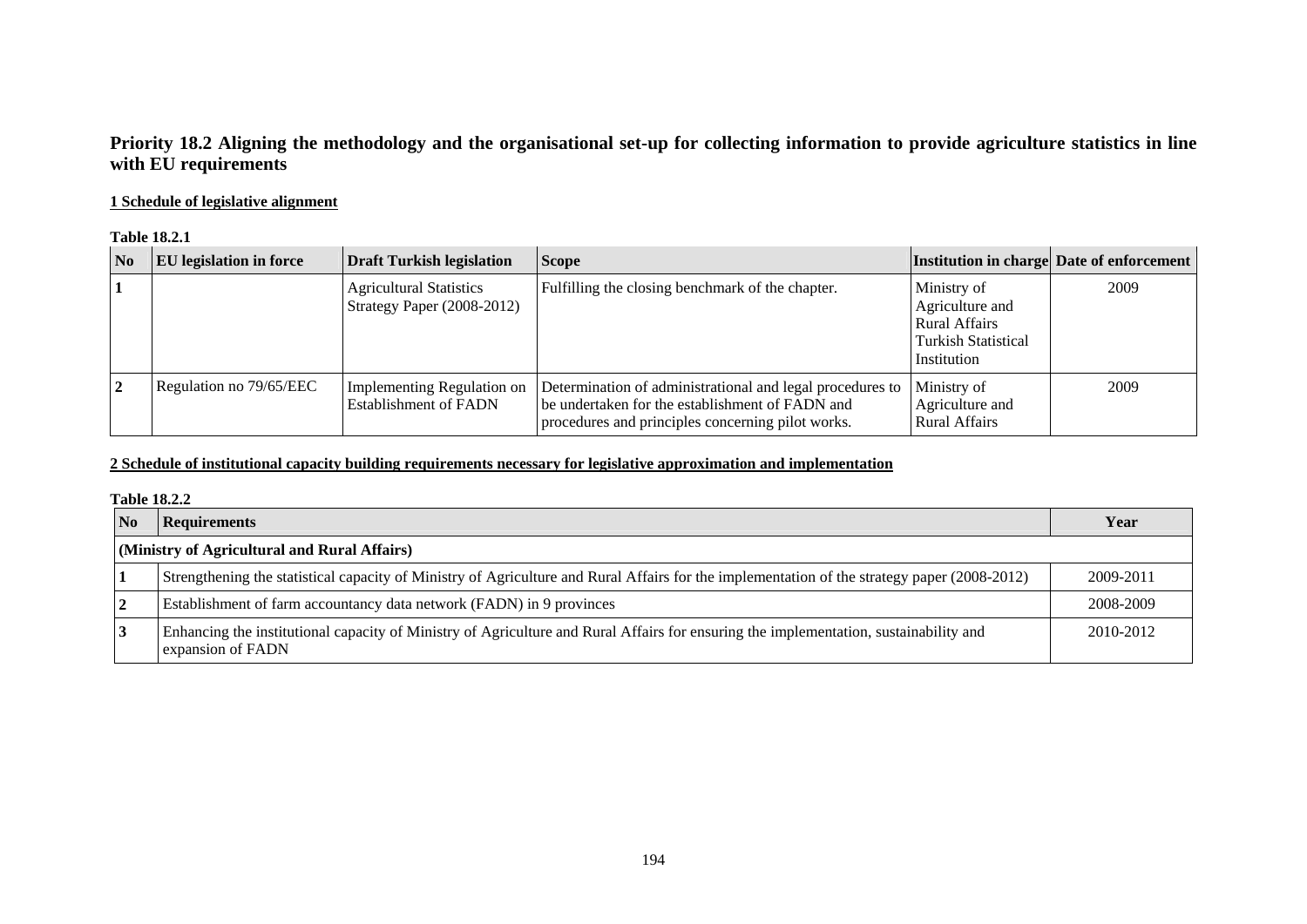### **Table 18.2.2 (Continued)**

| N <sub>0</sub>          | <b>Requirements</b>                                                                                                                                 | Year            |  |  |  |  |
|-------------------------|-----------------------------------------------------------------------------------------------------------------------------------------------------|-----------------|--|--|--|--|
|                         | (Turkish Statistical Institute)                                                                                                                     |                 |  |  |  |  |
| $\overline{\mathbf{4}}$ | Aligning the methodology and the organisational set-up for collecting information to provide agriculture statistics in line with EU<br>requirements | After 2011      |  |  |  |  |
|                         | Establishment and completion of Statistical Farm Register <sup>2</sup>                                                                              | After 2011      |  |  |  |  |
|                         | Harmonization of crop production statistics                                                                                                         | After 2011      |  |  |  |  |
|                         | Harmonization of livestock, meat, milk, milk product and egg statistics                                                                             | After 2011      |  |  |  |  |
|                         | Harmonization of agro-monetary statistics                                                                                                           | After 2011      |  |  |  |  |
|                         | Implementation of Farm Structure Survey under 2011 General Agricultural Census                                                                      | 2011            |  |  |  |  |
| 5                       | Conducting surveys                                                                                                                                  | 2008-2011       |  |  |  |  |
|                         | Survey on animal production in agricultural holdings                                                                                                | 2008-2009       |  |  |  |  |
|                         | Vineyard Survey <sup>3</sup>                                                                                                                        | 2009            |  |  |  |  |
|                         | Survey on economic structure of the agricultural holdings                                                                                           | 2009            |  |  |  |  |
|                         | Monthly data on the production of meat, milk and egg in the integrated establishments                                                               | 2011 and Beyond |  |  |  |  |
|                         | Updating of Statistical Farm Register (constantly) <sup>4</sup>                                                                                     | 2011 and Beyond |  |  |  |  |
|                         | Farm Structure Survey                                                                                                                               | 2011            |  |  |  |  |
| 6                       | Obtaining consultancy on improving agricultural statistics                                                                                          | 2008-2009       |  |  |  |  |
| $\overline{7}$          | Training of personnel and participating in study visits                                                                                             | 2008-2009       |  |  |  |  |

<span id="page-3-0"></span><sup>&</sup>lt;sup>2</sup> Statistical farm registers will be set up and updated by MARA and will be contributed by Turkish Statistical Institute.

<span id="page-3-1"></span><sup>&</sup>lt;sup>3</sup> As long as vineyard registers are set up by MARA in the first half of 2009, Vineyard Survey will be carried out in 2009; otherwise the schedule may be updated.

<span id="page-3-2"></span><sup>4</sup> Statistical farm registers will be set up and updated by MARA and will be contributed by Turkish Statistical Institute.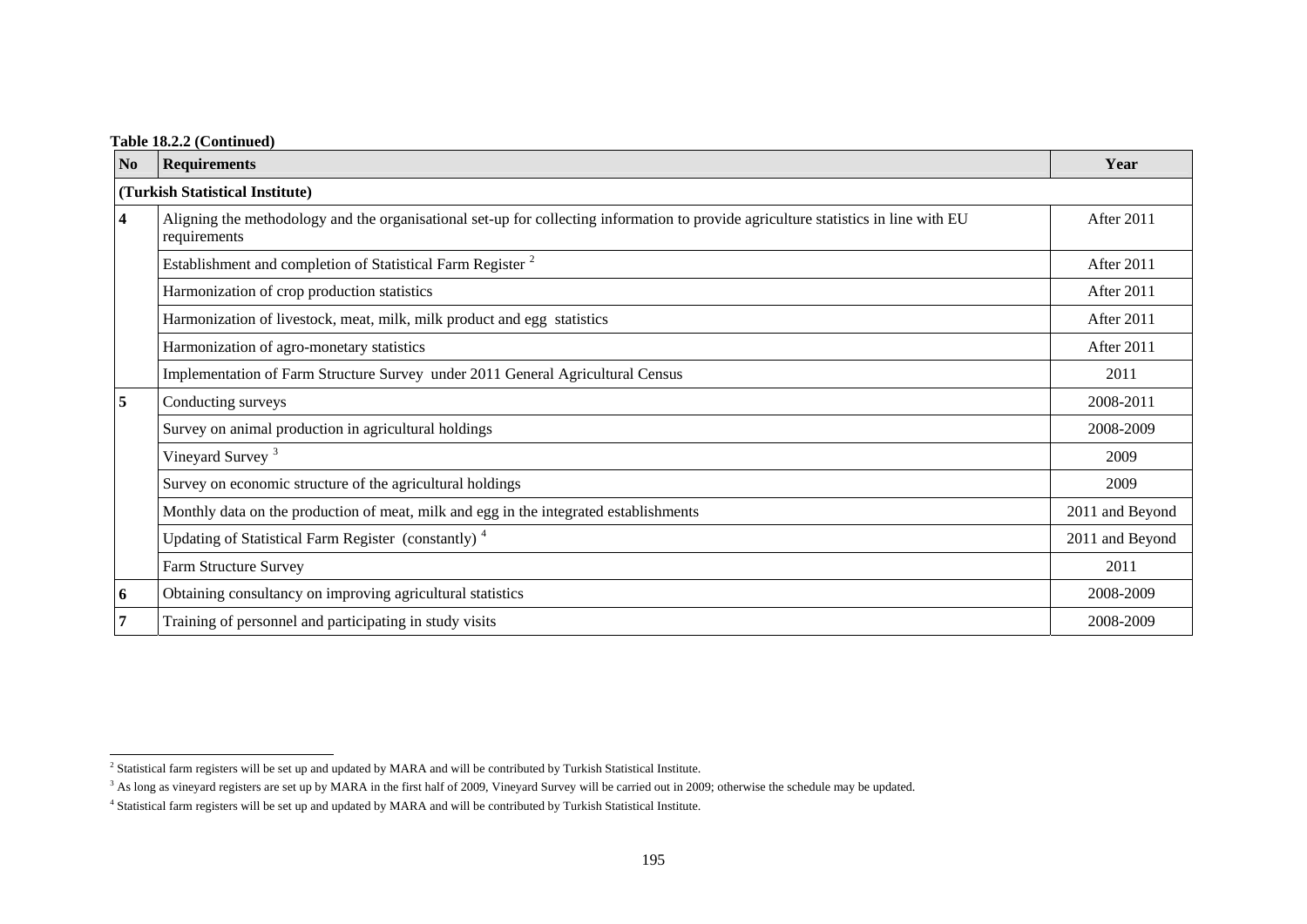| Table 18.2.3.1                                                                                               | (Euro)    |                        |                   |       |              |  |  |
|--------------------------------------------------------------------------------------------------------------|-----------|------------------------|-------------------|-------|--------------|--|--|
| <b>Requirements (Ministry of Agricultural and Rural</b><br>Affairs)                                          | Year      | <b>National Budget</b> | <b>EU</b> sources | Other | <b>Total</b> |  |  |
| <b>I</b> -Investment                                                                                         |           |                        |                   |       |              |  |  |
| Supply of equipment for establishment of farm<br>accountancy data network (FADN) in 9 provinces <sup>5</sup> | 2008-2009 | 160,000                | 480,000           |       | 640,000      |  |  |
| Supply of equipment <sup>6</sup>                                                                             | 2009-2011 | 50,000                 | 150,000           |       | 200,000      |  |  |
| Supply of equipment for ensuring the implementation,<br>sustainability and expansion of FADN                 | 2010-2012 | 12,500                 | 37,500            |       | 50,000       |  |  |
| II- Legislative approximation and implementation                                                             |           |                        |                   |       |              |  |  |
| - Personnel                                                                                                  |           |                        |                   |       |              |  |  |
| - Training                                                                                                   |           |                        |                   |       |              |  |  |
| - Consultancy                                                                                                |           |                        |                   |       |              |  |  |
| Twinning for establishment of farm accountancy data<br>network (FADN) in 9 provinces <sup>7</sup>            | 2008-2009 |                        | 600,000           |       | 600,000      |  |  |
| Technical assistance <sup>8</sup>                                                                            | 2009-2011 |                        | 950,150           |       | 950,150      |  |  |
| Technical assistance for ensuring the<br>implementation, sustainability and expansion of<br><b>FADN</b>      | 2010-2012 | 195,000                | 1,755,000         |       | 1,950,000    |  |  |
| - Translation                                                                                                |           |                        |                   |       |              |  |  |
| - Other                                                                                                      |           |                        |                   |       |              |  |  |
| Total                                                                                                        |           | 257,500                | 2,892,650         |       | 3,150,150    |  |  |

<span id="page-4-0"></span> $^5$  Financed by the project titled "Establishment of a Pilot Turkish Farm Accountancy Data Network (FADN) - TR 06.03.01" under Pre-Accession Financial Assistance 2006 Programme  $6$  Financed by the project titled "Strengthening the statistical capacity of the MARA-TR 07.02.25" under Pre-Accession Financial Assistance 2007 Programme

<span id="page-4-2"></span><span id="page-4-1"></span><sup>7</sup> Financed by the project titled "Establishment of a Pilot Turkish Farm Accountancy Data Network (FADN) - TR 06.03.01" under Pre-Accession Financial Assistance 2006 Programme

<span id="page-4-3"></span><sup>8</sup> Financed by the project titled "Strengthening the statistical capacity of the MARA- TR 07.02.25" under Pre-Accession Financial Assistance 2007 Programme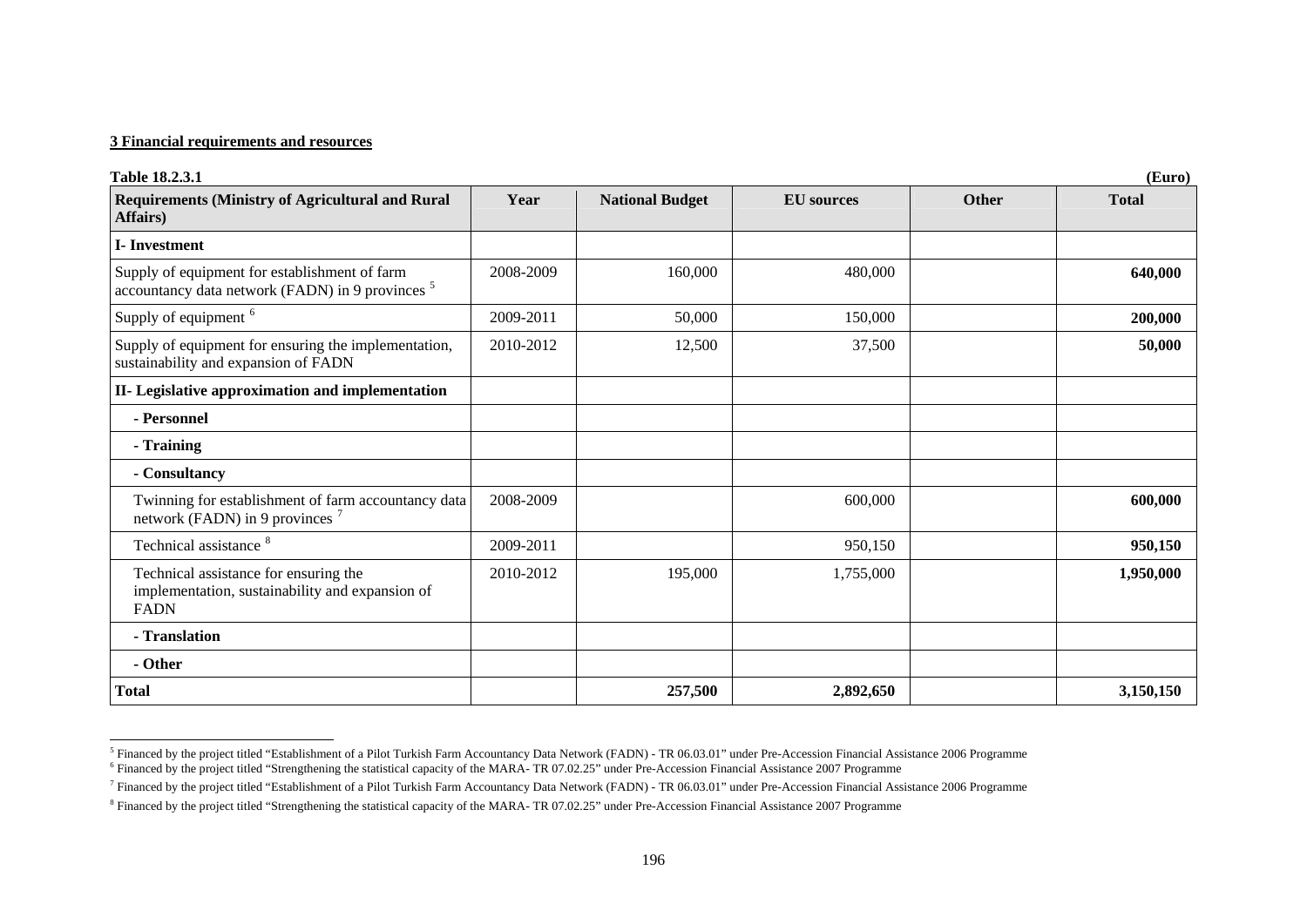| Table 18.2.3.2<br>(Euro)                            |           |                        |                                     |       |              |
|-----------------------------------------------------|-----------|------------------------|-------------------------------------|-------|--------------|
| <b>Requirements (Turkish Statistical Institute)</b> | Year      | <b>National Budget</b> | <b>EU</b> sources                   | Other | <b>Total</b> |
| <b>I</b> -Investment                                |           |                        |                                     |       |              |
| II- Legislative approximation and implementation    |           |                        |                                     |       |              |
| - Personnel                                         |           |                        |                                     |       |              |
| - Training                                          | 2008-2010 |                        | $90,480^{9}$ <sup>10</sup>          |       | 90,480       |
| - Consultancy                                       | 2008-2009 |                        | $405,200^{11}$                      |       | 405,200      |
| - Translation                                       |           |                        |                                     |       |              |
| - Other                                             |           |                        |                                     |       |              |
| Data collection                                     | 2008-2009 | $2,160.000^{12}$       | 578,420 <sup>13</sup> <sup>14</sup> |       | 2,738,420    |
| <b>Total</b>                                        |           | 2,160.000              | 1,074,100                           |       | 3,234,100    |

<span id="page-5-0"></span><sup>9</sup> Financed under PHARE 2006 Multi-beneficiary Statistical Co-operation Programme

<span id="page-5-1"></span><sup>&</sup>lt;sup>10</sup> Financed by the project titled "Upgrading the statistical system - Phase II - TR 05-03.16" under Pre-Accession Financial Assistance 2005 Programme

<span id="page-5-2"></span><sup>&</sup>lt;sup>11</sup> Financed by the project titled "Upgrading the statistical system - Phase II - TR 05-03.16" under Pre-Accession Financial Assistance 2005 Programme

<span id="page-5-3"></span><sup>&</sup>lt;sup>12</sup> Refers to the indicative budget for the surveys financed by national budget

<span id="page-5-4"></span><sup>&</sup>lt;sup>13</sup> Financed under PHARE 2006 Multi-beneficiary Statistical Co-operation Programme

<span id="page-5-5"></span><sup>&</sup>lt;sup>14</sup> Financed under PHARE 2005 Multi-beneficiary Statistical Co-operation Programme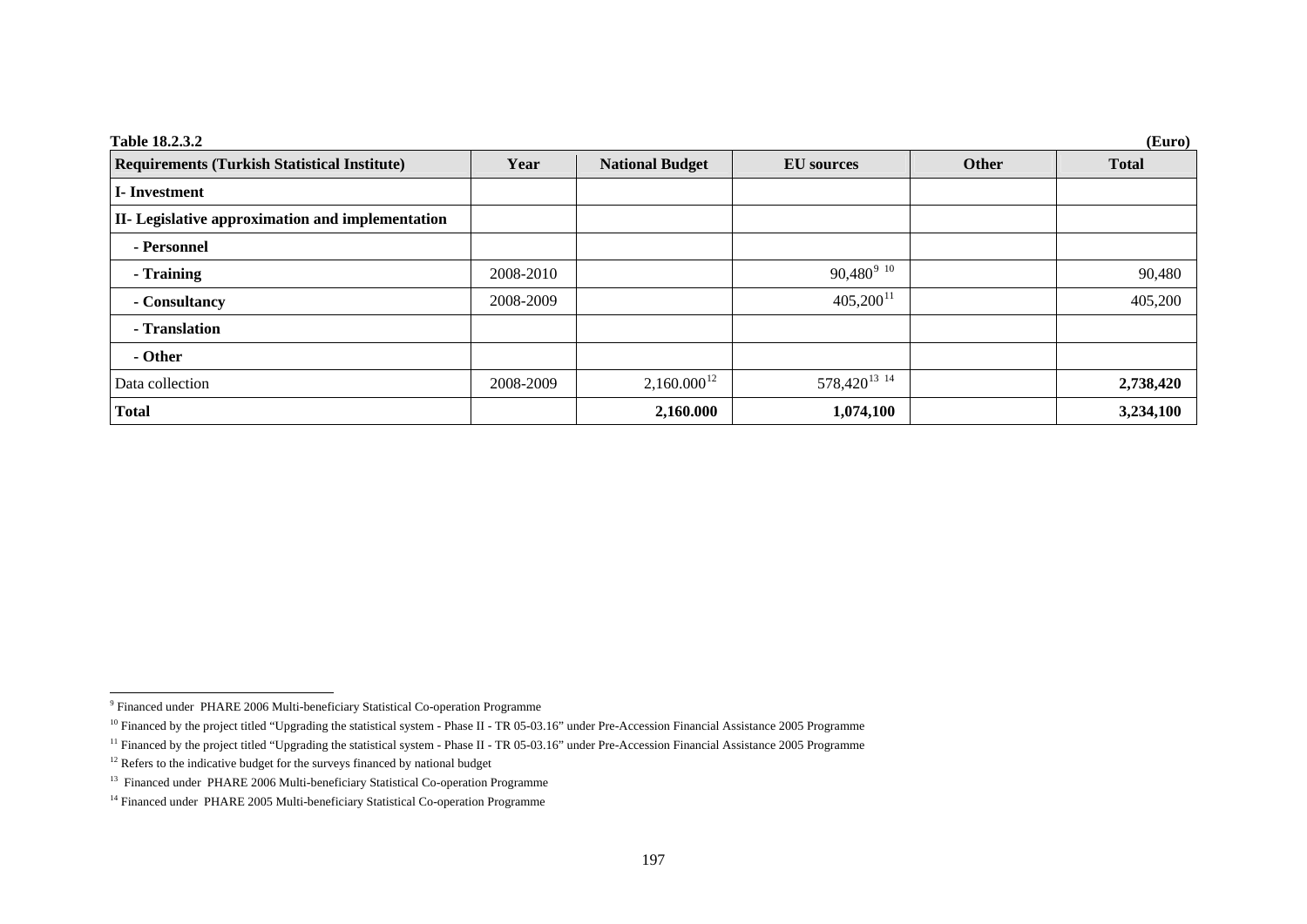# **Priority 18.3 Finalising establishment of the business register**

## **1 Schedule of legislative alignment**

No legislative alignment is envisaged under this priority at this stage.

### **2 Schedule of institutional capacity building requirements necessary for legislative approximation and implementation**

#### **Table 18.3.2**

| No             | <b>Requirements</b>                                                                                                                        | Year      |
|----------------|--------------------------------------------------------------------------------------------------------------------------------------------|-----------|
|                | (Turkish Statistical Institution)                                                                                                          |           |
|                | Increasing the qualified personnel capacity in order to set up BR system in Turkey                                                         | 2008-2009 |
| 2              | Performing studies to enhance the standards and data quality of registers of other Institutions, foreseen to be used in Business Registers | 2008-2009 |
|                | <b>Restructuring of Business Registers Group</b>                                                                                           | 2008-2009 |
| $\overline{4}$ | Finalising the implementation of business register in an improving manner                                                                  | 2008-2009 |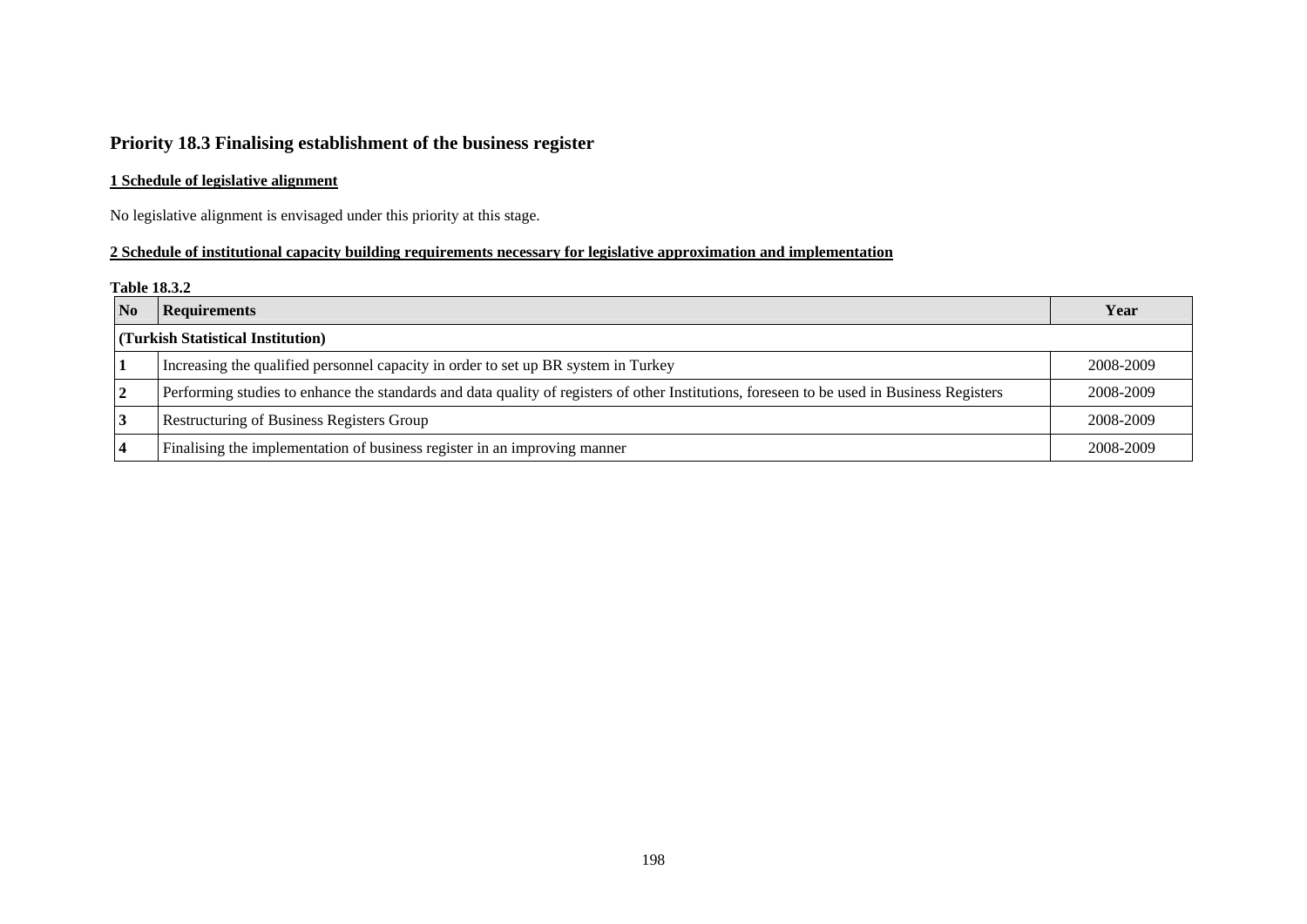| <b>Table 18.3.3</b><br>(Euro)                         |           |                        |                   |       |              |
|-------------------------------------------------------|-----------|------------------------|-------------------|-------|--------------|
| <b>Requirements (Turkish Statistical Institution)</b> | Year      | <b>National Budget</b> | <b>EU</b> sources | Other | <b>Total</b> |
| <b>I</b> -Investment                                  | 2008-2009 | 500,000                |                   |       | 500,000      |
| II- Legislative approximation and implementation      |           |                        |                   |       |              |
| - Personnel                                           |           |                        |                   |       |              |
| Assistant Experts (10 persons)                        | 2008-2009 | 145,000                |                   |       | 145,000      |
| Data controller (30 persons)                          | 2008-2009 | 270,000                |                   |       | 270,000      |
| - Training $15$                                       | 2008-2009 |                        | 50,000            |       | 50,000       |
| - Consultancy <sup>16</sup>                           | 2008-2009 |                        | 110,000           |       | 110,000      |
| - Translation                                         |           |                        |                   |       |              |
| - Other $17$                                          | 2008-2009 |                        | 36,000            |       | 36,000       |
| <b>Total</b>                                          |           | 915.000                | 196,000           |       | 1,111,000    |

<span id="page-7-0"></span><sup>&</sup>lt;sup>15</sup> Financed by the project titled "Upgrading the statistical system - Phase II" (TR 05-03.16) under Pre-Accession Financial Assistance 2005 Programme

<span id="page-7-1"></span><sup>&</sup>lt;sup>16</sup> Financed by the project titled "Upgrading the statistical system - Phase II" (TR 05-03.16) under Pre-Accession Financial Assistance 2005 Programme

<span id="page-7-2"></span><sup>&</sup>lt;sup>17</sup> Financed by the project titled "Upgrading the statistical system - Phase II" (TR 05-03.16) under Pre-Accession Financial Assistance 2005 Programme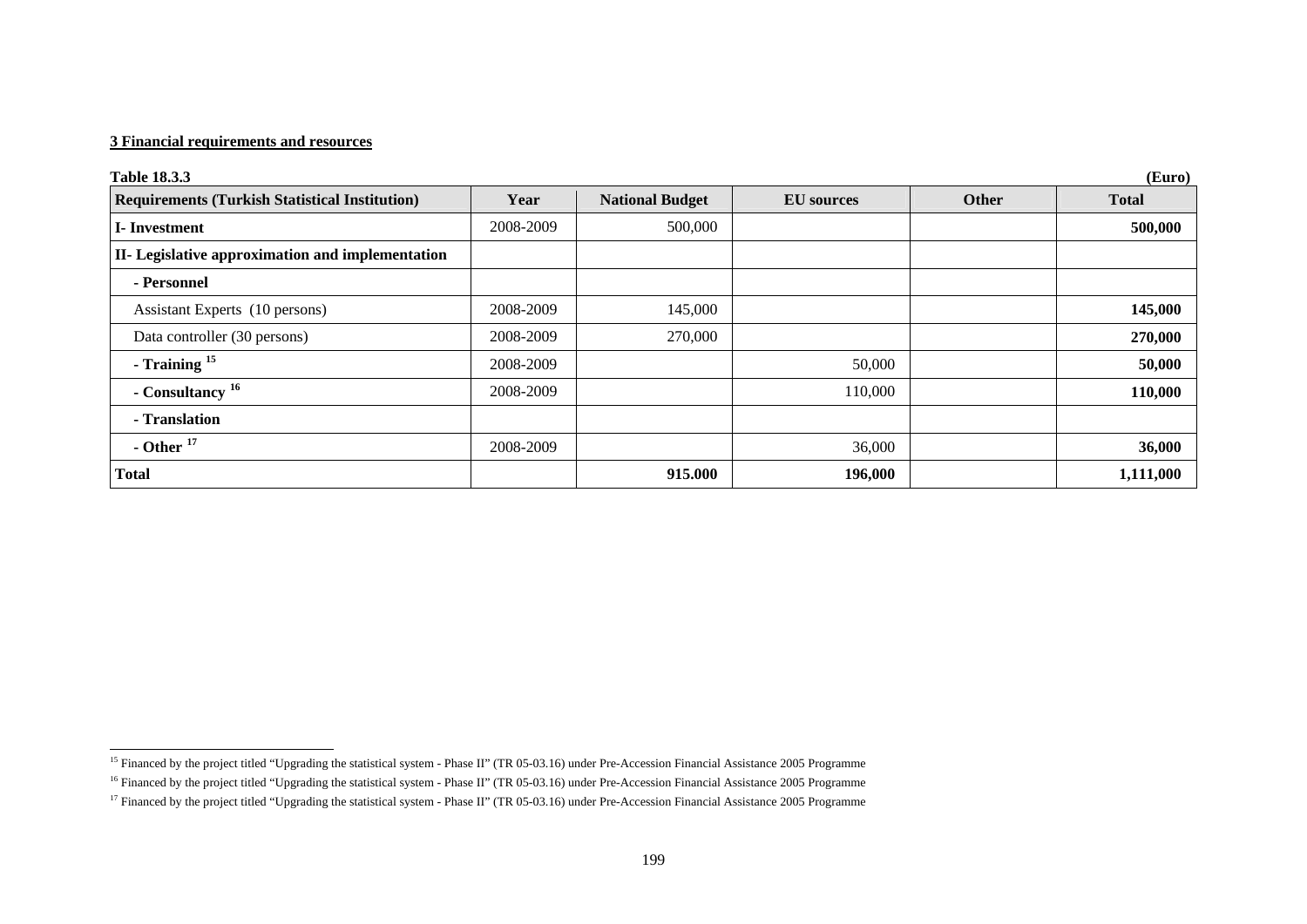# **Priority 18.4 Reinforcing the coordinating role and improving the administrative capacity of Turkstat to ensure more timely collection, processing and dissemination of data**

### **1 Schedule of legislative alignment**

No legislative alignment is envisaged under this priority at this stage.

### **2 Schedule of institutional capacity building requirements necessary for legislative approximation and implementation**

#### **Table 18.4.2**

| N <sub>o</sub>          | <b>Requirements</b>                                                                                                                                                                                                             | Year      |
|-------------------------|---------------------------------------------------------------------------------------------------------------------------------------------------------------------------------------------------------------------------------|-----------|
|                         | (Turkish Statistical Institution)                                                                                                                                                                                               |           |
| $\mathbf{1}$            | <b>Strategy and Quality Management</b>                                                                                                                                                                                          | 2008-2010 |
|                         | Consultancy services on performance evaluation and management                                                                                                                                                                   | 2008-2010 |
|                         | Training and study visits on performance evaluation and management                                                                                                                                                              | 2008-2010 |
|                         | Consultancy services on Total Quality Management (TQM)                                                                                                                                                                          | 2008-2010 |
|                         | Training and study visits on Total Quality Management                                                                                                                                                                           | 2008-2010 |
|                         | <b>Study visits on Strategic Management</b>                                                                                                                                                                                     | 2008-2010 |
| $\overline{2}$          | <b>Official Statistics Programme</b>                                                                                                                                                                                            | 2008-2010 |
|                         | Receiving consultancy service to improve the multi-year official statistics programming and coordination with other actors of the system and<br>to develop tools and mechanisms for monitoring the official statistics program. | 2008-2010 |
|                         | Training and study visits on official statistics programme                                                                                                                                                                      | 2008-2010 |
| $\overline{\mathbf{3}}$ | Upgrading the Statistical System of Turkey Programme (Training and Consultancy)                                                                                                                                                 | 2008-2009 |
|                         | Training, study visits and consultancy services to increase knowledge on "developing the statistical and institutional capacity through projects<br>funded by EU and other international organizations"                         | 2008-2009 |
|                         | Training, study visits and consultancy services on "the rules, procedures and practices of negotiation process in the National Statistical<br>Offices of EU Member States"                                                      | 2008-2009 |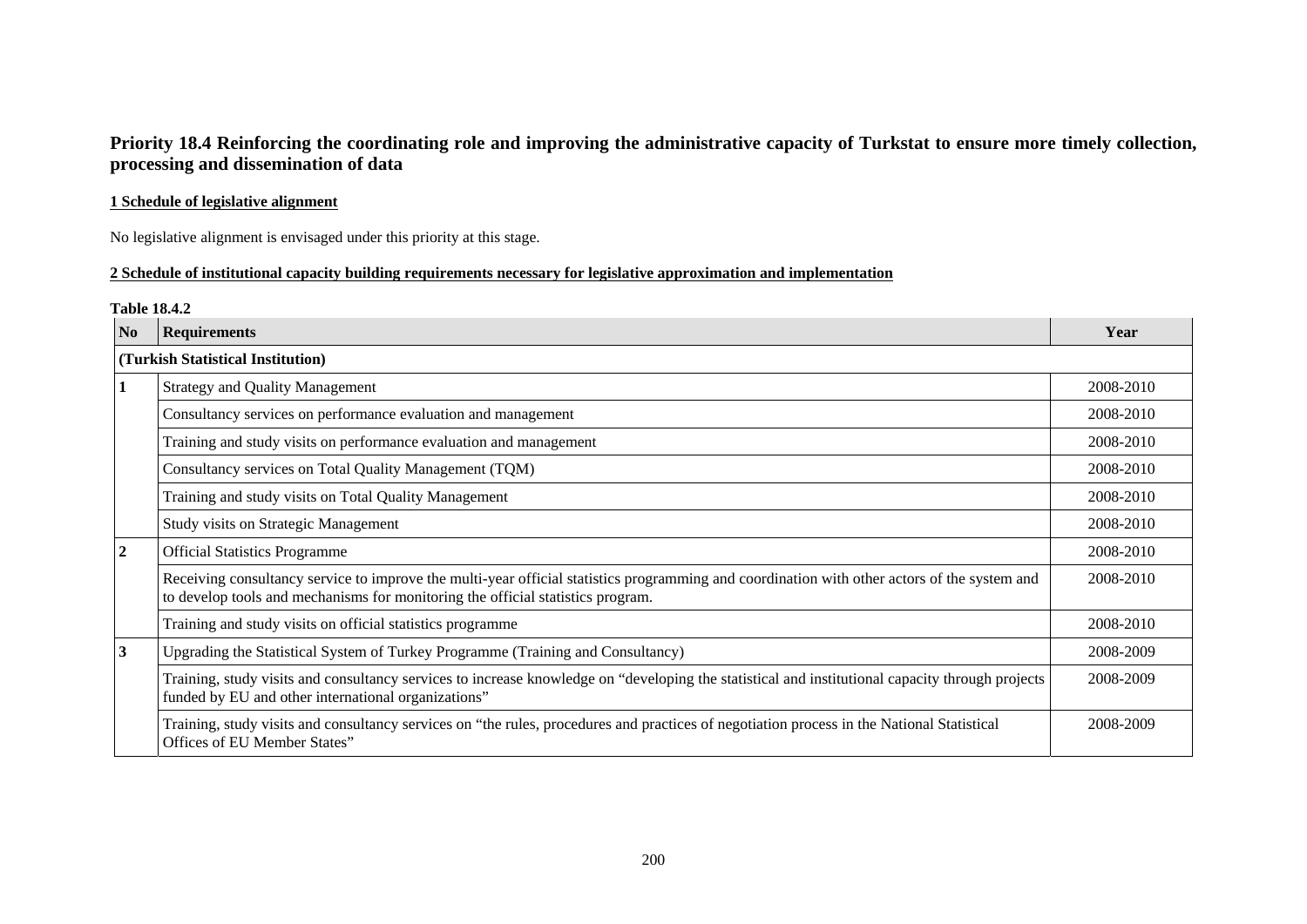| Table 18.4.3.1                                                                                                                                | (Euro)    |                        |                   |              |              |  |
|-----------------------------------------------------------------------------------------------------------------------------------------------|-----------|------------------------|-------------------|--------------|--------------|--|
| <b>Requirements (Turkish Statistical Institution)</b>                                                                                         | Year      | <b>National Budget</b> | <b>EU</b> sources | <b>Other</b> | <b>Total</b> |  |
| <b>I-Investment</b>                                                                                                                           |           |                        |                   |              |              |  |
| II- Legislative approximation and implementation <sup>18</sup>                                                                                |           |                        |                   |              |              |  |
| - Personnel                                                                                                                                   |           |                        |                   |              |              |  |
| Assistant Experts (4 persons)                                                                                                                 | 2008-2010 | 89,568                 |                   |              | 89,568       |  |
| - Training                                                                                                                                    |           |                        |                   |              |              |  |
| Training on Performance Evaluation and<br>Management                                                                                          | 2008-2010 | 3,000                  | 12,000            |              | 15,000       |  |
| Training on Total Quality Management                                                                                                          | 2008-2010 | 5,000                  | 12,000            |              | 17,000       |  |
| Training regarding official statistics programme                                                                                              | 2008-2010 |                        | 20,000            |              | 20,000       |  |
| Training on "developing the statistical and<br>institutional capacity through projects funded by EU<br>and other international organizations" | 2008-2009 |                        | 30,000            |              | 30,000       |  |
| Training on "the rules, procedures and practices of<br>negotiation process in the National Statistical Offices<br>of EU Member States"        | 2008-2009 |                        | 70,000            |              | 70,000       |  |
| - Consultancy                                                                                                                                 |           |                        |                   |              |              |  |
| Consultancy on Performance Evaluation and<br>Management                                                                                       | 2008-2010 | 4,000                  | 18,000            |              | 22,000       |  |
| <b>Consultancy on Total Quality Management</b>                                                                                                | 2008-2010 | 8,000                  | 12,000            |              | 20,000       |  |
| Consultancy with respect to official statistics<br>programme                                                                                  | 2008-2010 |                        | 15,000            |              | 15,000       |  |

<span id="page-9-0"></span><sup>&</sup>lt;sup>18</sup> Financed by the project titled "Upgrading the statistical system - phase II" (TR 05-03.16) under Pre-Accession Financial Assistance 2005 Programme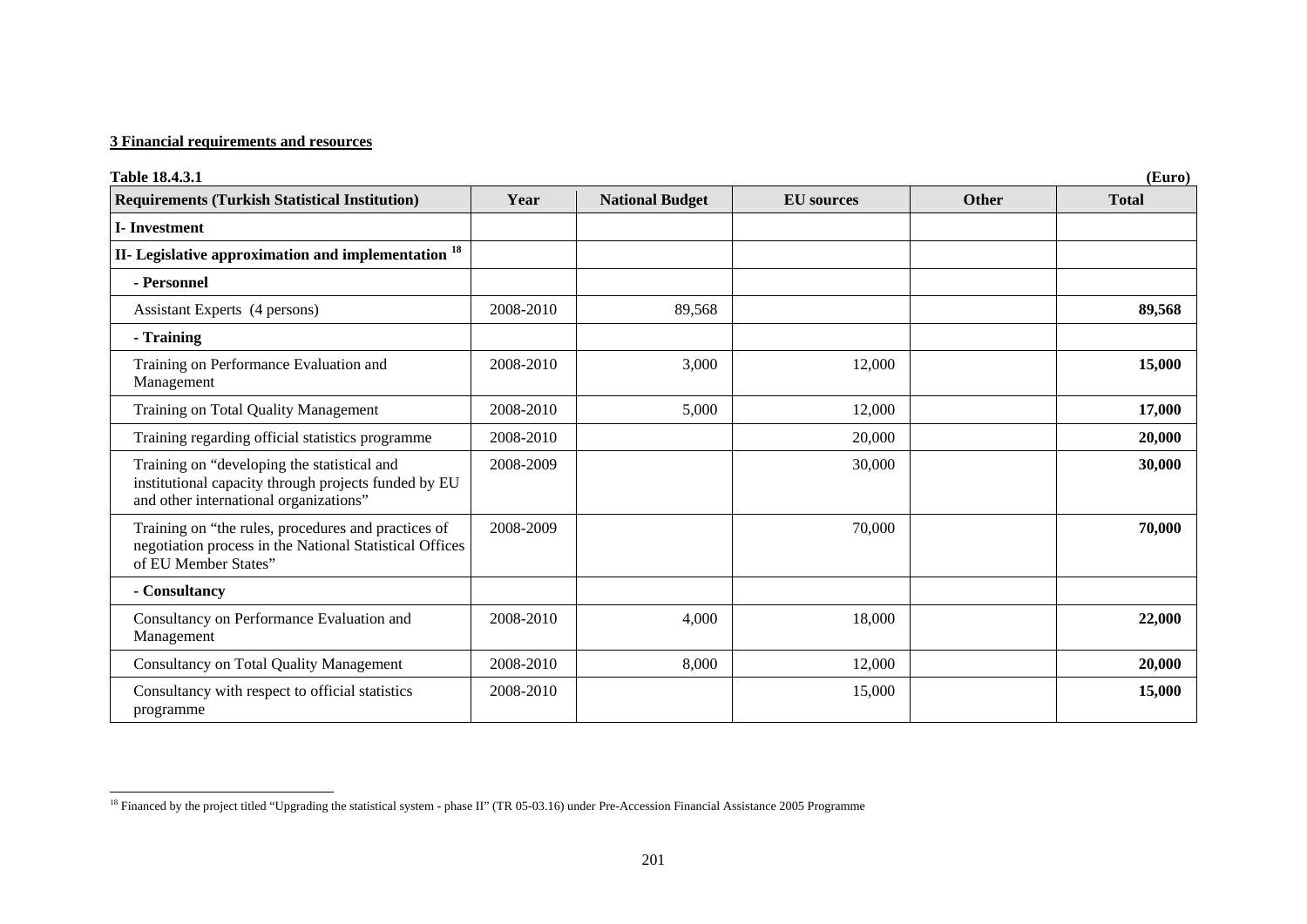| <b>Requirements (Turkish Statistical Institution)</b>                                                                                            | Year      | <b>National Budget</b> | <b>EU</b> sources | <b>Other</b> | <b>Total</b> |
|--------------------------------------------------------------------------------------------------------------------------------------------------|-----------|------------------------|-------------------|--------------|--------------|
| Consultancy on "developing the statistical and<br>institutional capacity through projects funded by EU<br>and other international organizations" | 2008-2009 |                        | 10,000            |              | 10,000       |
| Consultancy on "the rules, procedures and practices"<br>of negotiation process in the National Statistical<br>Offices of EU Member States"       | 2008-2009 |                        | 15,000            |              | 15,000       |
| - Translation                                                                                                                                    |           |                        |                   |              |              |
| Translation of documents on Total Quality<br>Management                                                                                          | 2008-2010 | 750                    | 3,000             |              | 3,750        |
| Translation of documents on Strategic Management                                                                                                 | 2008-2010 | 500                    | 1,200             |              | 1,700        |
| - Other                                                                                                                                          |           |                        |                   |              |              |
| Study visits, seminar etc. on Performance Evaluation<br>and Management                                                                           | 2008-2010 | 10,000                 | 15,000            |              | 25,000       |
| Study visits, seminars etc. on Total Quality<br>Management                                                                                       | 2008-2010 | 15,000                 | 22,500            |              | 37,500       |
| Study visits, seminars etc. on Strategic Management                                                                                              | 2008-2010 | 6,000                  | 20,000            |              | 26,000       |
| Study visits, seminars etc. regarding official statistics<br>programme.                                                                          | 2008-2010 |                        | 22,500            |              | 22,500       |
| Total                                                                                                                                            |           | 141,818                | 298,200           |              | 440,018      |